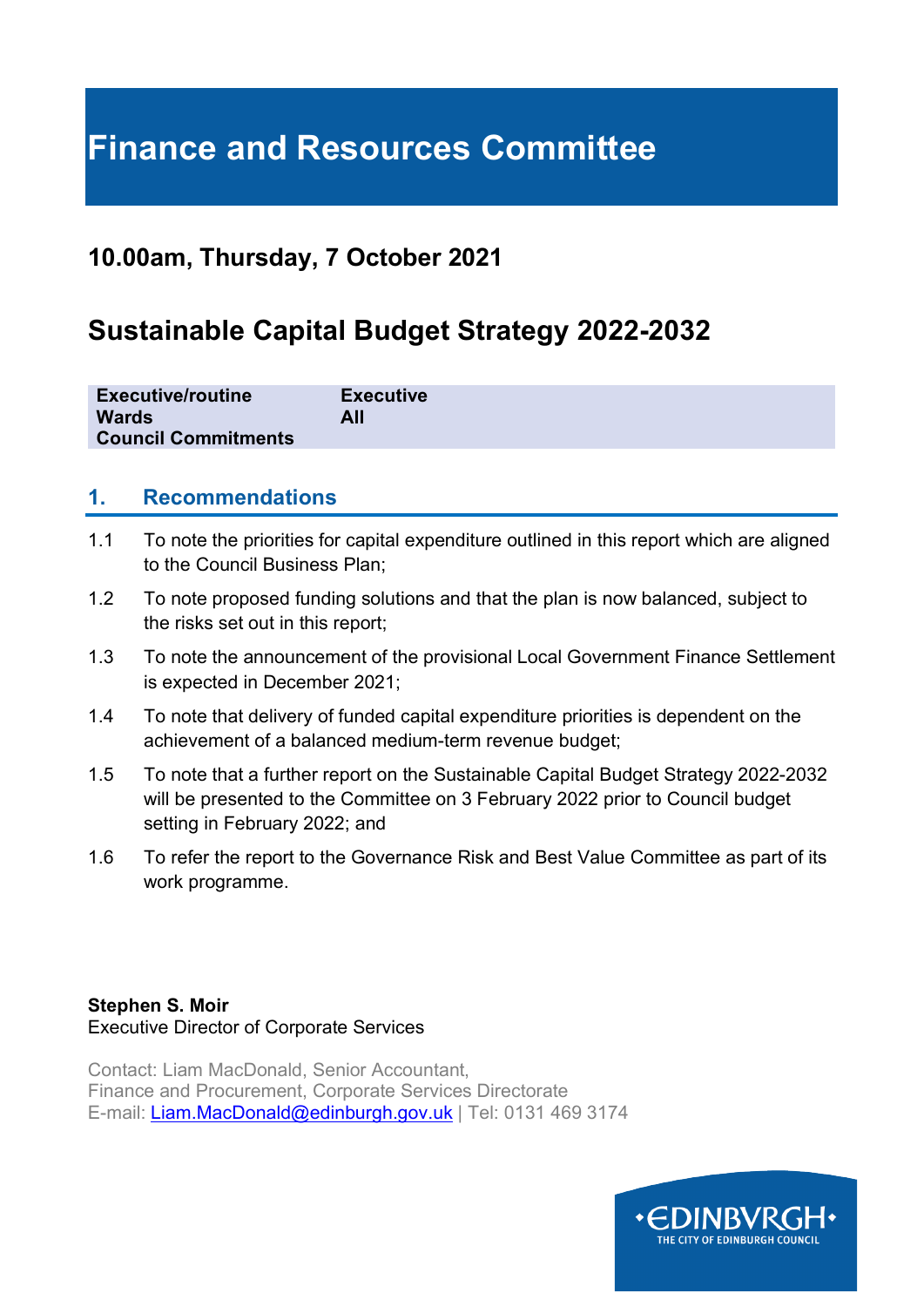**Report**

## **Sustainable Capital Budget Strategy 2022-2032**

#### **2. Executive Summary**

- 2.1 The Sustainable Capital Budget Strategy sets out priorities for £1,725.732m of council capital investment, in alignment with the Council Business Plan, over the medium to long-term.
- 2.2 As the overall funding position of the Sustainable Capital Budget Strategy in Appendix 3 shows, the programme is now funded over the 10-year period. However, if a funding gap in the strategy emerges through failure to deliver revenue savings or project cost pressures increase, then further re-profiling of priorities, reduction in scope of projects or additional revenue savings to fund the borrowing costs to deliver the Capital Budget Strategy will be required ahead of future budget setting to comply with the terms of the Prudential Code. This could potentially mean that later phases of the Wave 4 Schools programme could not be delivered within the ten-year programme.
- 2.3 The Strategy is expected to come under significant financial pressure as a result of higher tender prices caused by external factors including COVID-19 and Brexit. The extent of the impact of these is likely to differ between programmes and projects and it is still too early to understand the full cost to the Council. This is notable in the scarcity and cost pressures in various key construction materials, i.e. steel and timber, which is leading to slippage on delivery of projects.
- 2.4 The strategy assumes that some priorities, such as the City Centre Transformation and wider transport initiatives, will need to be funded primarily from external funding unless significant realignment of existing budgets is undertaken. The wider financial implications of City Plan 2030 infrastructure requirements are also likely to have a further impact on the 2022-32 Capital Budget Strategy which has yet to be fully understood and reflected in the assumptions of this report.

#### **3. Background**

3.1 The Sustainable Capital Budget Strategy 2021-2031 was reported to Finance and Resources Committee on 2 February 2021. This report detailed priorities for council capital investment of £1,492.494m, in alignment with the new Council Business Plan, over the medium to long-term and set out a plan on how they could be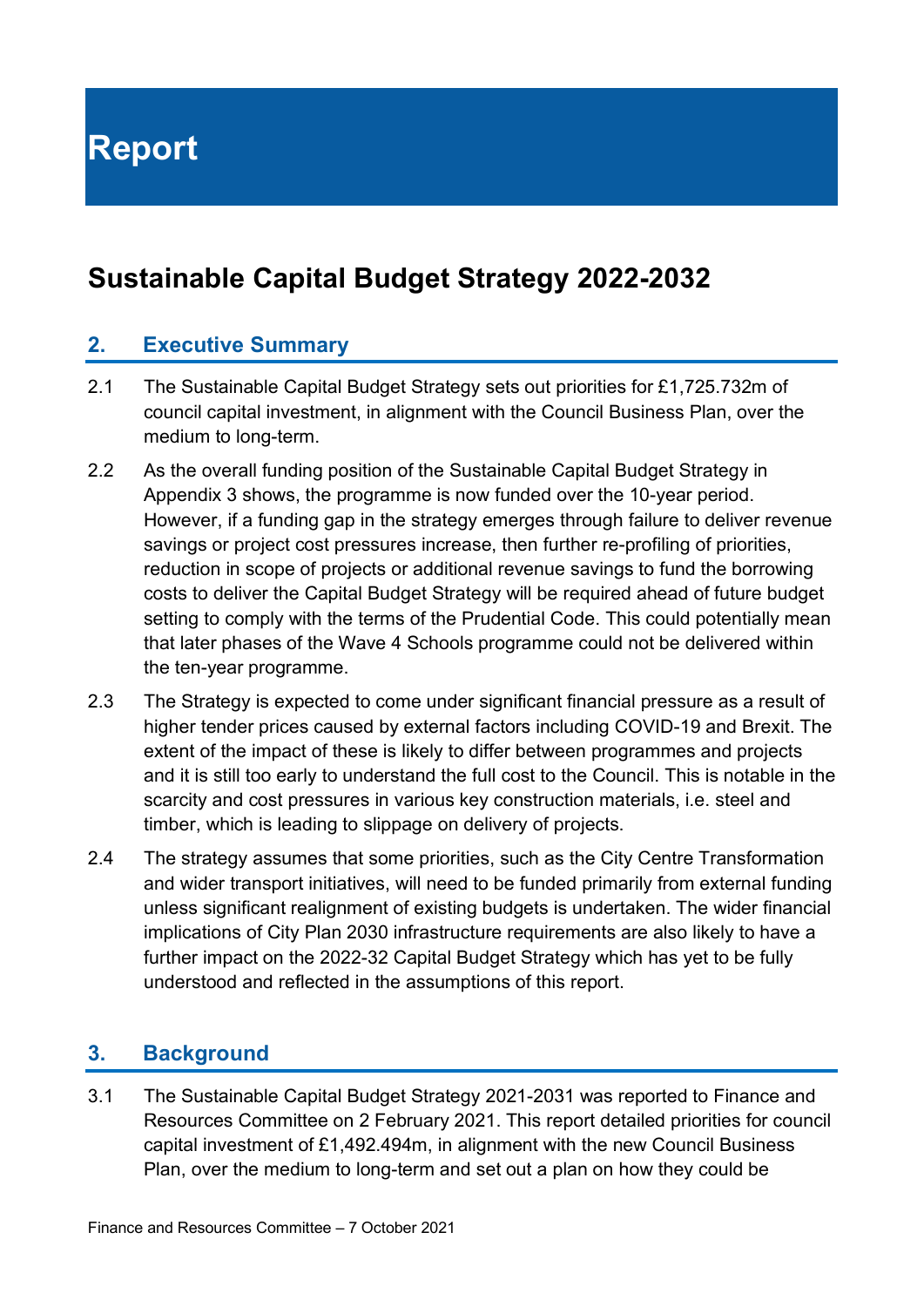funded. However, there was a funding gap of £171.779m which needed to be addressed in subsequent updates. The report also emphasised the Council's commitment to end poverty in Edinburgh and become a Carbon Neutral city by 2030. While the plan was affordable in the years in the short-term, thereafter a funding gap developed from 2024/25 onwards, which future budgets needed to address.

- 3.2 The Council needs to ensure that it creates a sustainable capital budget strategy, from an environmental, financial and service delivery perspective. COVID-19 and the true costs of creating Carbon Neutral infrastructure will have an impact on what the Council can afford, and it needs to ensure that the projects taken forward are the right choices with more limited resources. It also needs to consider a total place approach where new buildings are not built in isolation but consider the full range of services offered, their role and accessibility within the local community.
- 3.3 This report eliminates the previously reported funding gap, highlighting capital investment priorities for the next 10 years and the corresponding proposed funding solutions. This report should be read in parallel with the revenue budget report elsewhere on this agenda as the revenue impact of additional capital expenditure needs to be contained within a balanced medium-term revenue budget.
- 3.4 The three-year Business Plan: *Our Future Council; Our Future City* brings together our strategic priorities into a single plan responding to these needs for change and should also be read alongside this strategy and the wider capital and revenue budgets.
- 3.5 This report only covers the general fund capital investment programme. The capital expenditure requirements for the Housing Revenue Account will be included in an update on the Housing Revenue Account business plan to Housing, Homelessness and Fair Work Committee on 4 November and thereafter to Finance and Resources Committee as part of the budget setting process in February 2022.

#### **4. Main report**

#### **Latest 2021/22 Capital Monitoring Position including current market conditions update**

- 4.1 The Capital Budget Strategy is expected to come under further financial pressure as a result of higher tender prices caused by current market conditions. The extent of the impact is likely to differ between programmes and projects and it is still too early to understand the full cost the pandemic has had on the Council's capital programme. This is notable in the scarcity and cost pressures in various key construction materials, e.g. steel and timber, which is leading to slippage and cost pressures on delivery of projects.
- 4.2 The latest Capital Monitoring position at period three for the 2021/22 financial year was reported to Finance and Resources Committee on 12 August 2021. A further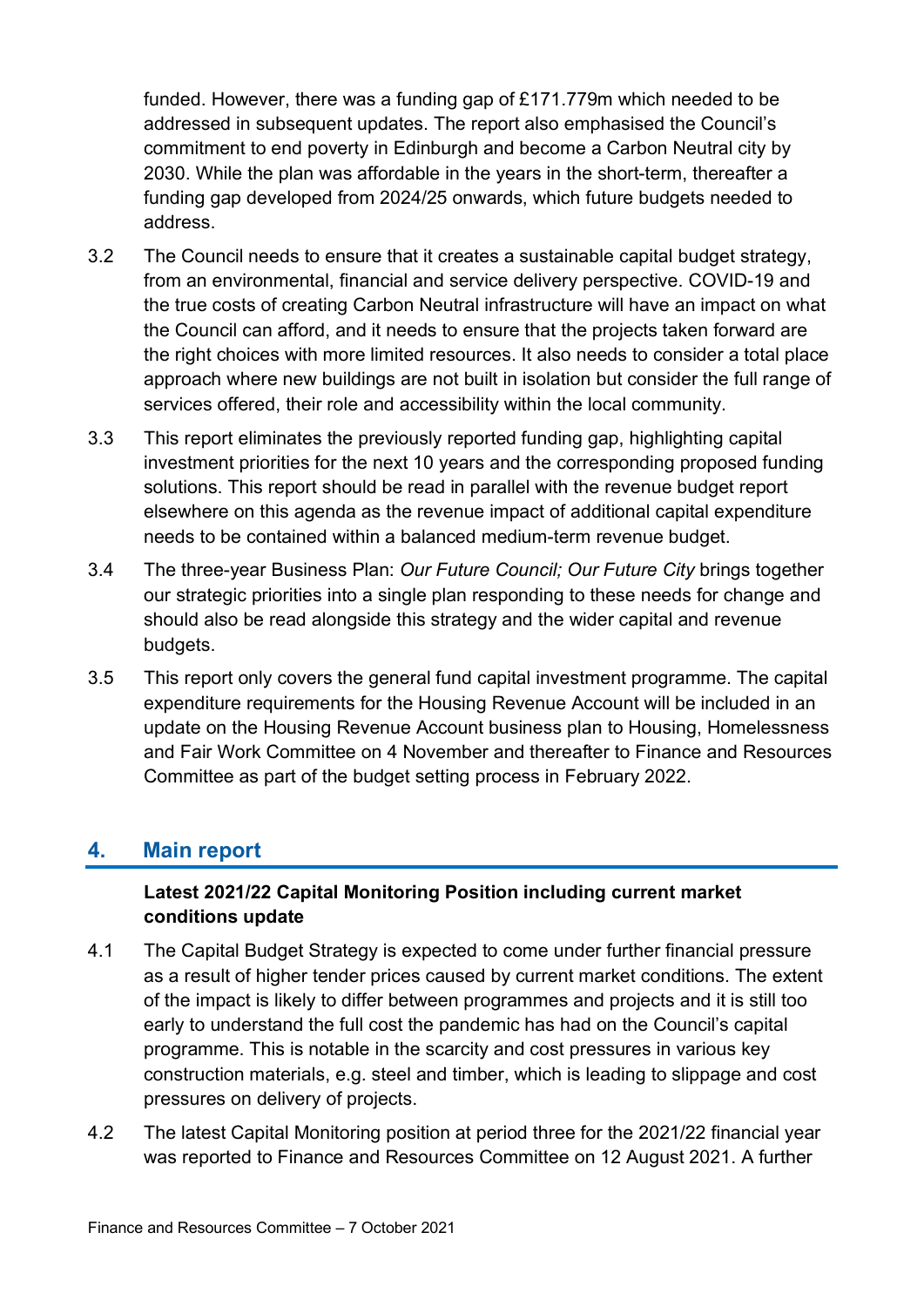update on the 2021/22 in-year Capital Monitoring position will be reported to Finance and Resources Committee on 9 December 2021.

#### **Proposed Capital Expenditure**

- 4.3 The Sustainable Capital Budget Strategy 2022-32 sets out priorities for £1,725.732m of council capital investment, in alignment with the Council Business Plan, over the medium to long-term. The level of capital expenditure required has increased from the amount previously reported, as it takes account of confirmed grant funding for specific projects, and revised expenditure forecasts. It also rolls forward the programme for an additional year. The proposed capital expenditure is set out in Appendix 1 by project area and split by relevant financial year.
- 4.4 There is a significant opportunity for the learning estate buildings across the city to become anchor facilities for wider joined up service delivery in local communities aligned to the principles of the 20-minute neighbourhood concept. For all new learning estate projects currently in development, options for wider service delivery from the facility are being considered during the design phase with flexible working space included as budgets allow. This process is most advanced at the replacement Currie High School and Liberton High School projects and the new Maybury Primary School project where the Passivhaus certified standard will also be adopted.
- 4.5 This process will continue as the remainder of the planned projects included in the Sustainable Capital Budget Strategy are progressed. The projects are: Trinity Academy Phase 2; Wester Hailes High School Phase 2; LDP primary and secondary schools. It is essential to ensure the strategic briefs for these projects outline the teaching, learning and wider community requirements from the outset to ensure the buildings constructed are fit for purpose.
- 4.6 There is also an opportunity for existing learning estate facilities to be adapted in order that wider services can be delivered from these locations. In order to ensure this is successful detailed suitability assessment of the physical changes required to the learning estate should be progressed. A new Edinburgh's Learning Estate Strategy 2021 'Investing in New Buildings: Guiding Principles' will be reported to Education, Children and Families Committee on 12 October 2021.
- 4.7 To become carbon neutral by 2030, the city will need to tackle its largest sources of carbon emissions. The transport sector is one such significant source and road transport accounts for 68% of total transport emissions. Investing in active travel infrastructure provides the city's residents, visitors and businesses a means of transport that is low carbon and can efficiently move people and goods around the city. Active travel not only has a lower carbon footprint than private vehicles, it is also better for the city's air quality. To work towards the target of being carbon neutral by 2030 there is council capital funding of £72.061m to deliver Public Transport, Road Safety and Active Travel infrastructure which will be augmented by external funding.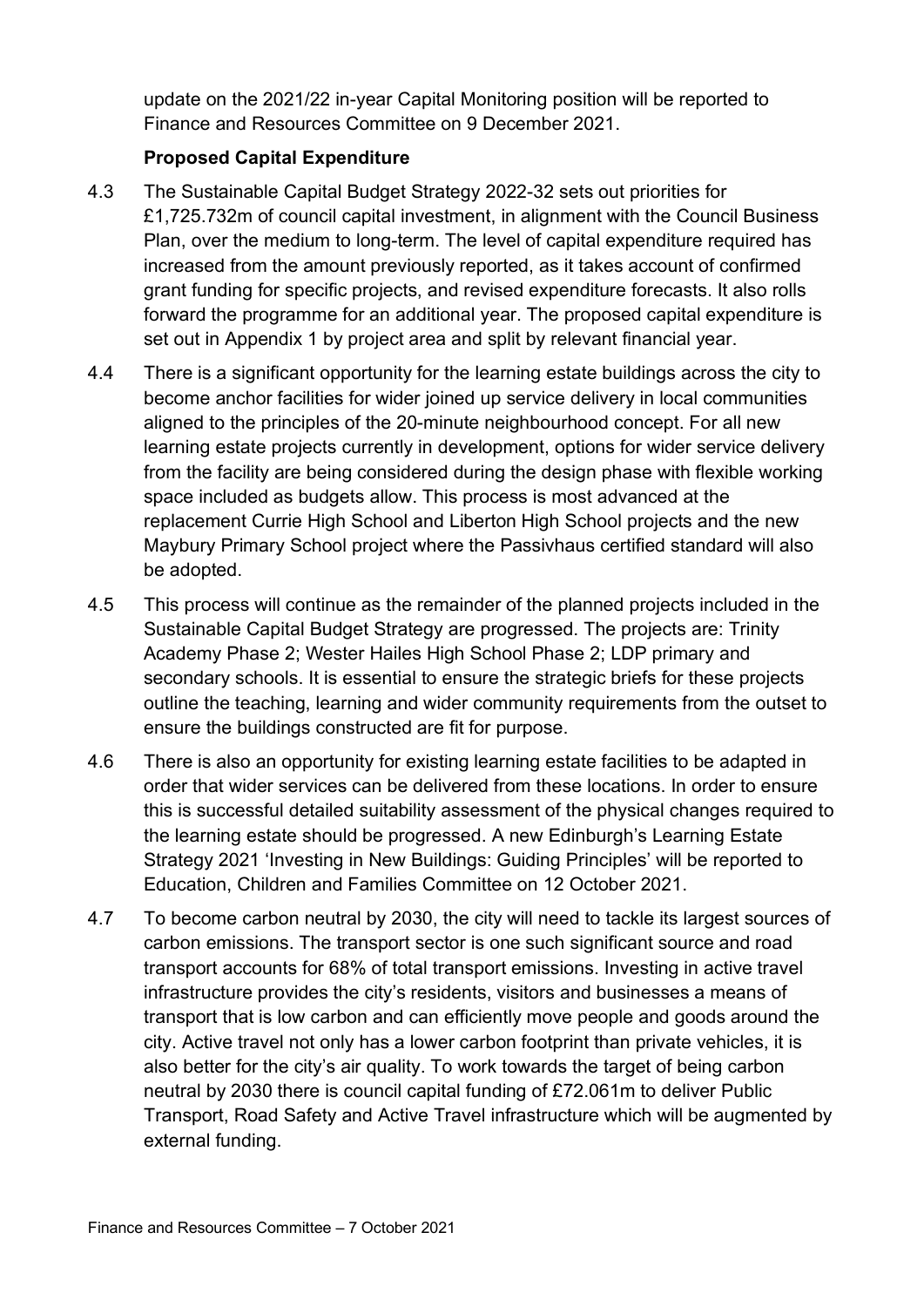- 4.8 The Capital Budget Strategy also includes £126.693m for completion of the tram line to Newhaven, which will increase public transport capacity and help to reduce transport emissions. Although there is expected to be some minor reprofiling between financial years, the project is anticipated to be delivered within its original budget of £207.3m. A more detailed update report on the project will be considered by Transport and Environment Committee on 11 November 2021.
- 4.9 In order to continue to deliver high-quality services, the Council needs to continue to invest in the condition and suitability of its assets. The Sustainable Capital Budget Strategy 2022-32, as set out in Appendix 1, includes £224.263m for the existing operational estate to continue the positive impact of the Asset Management Works Programme as most recently reported to Finance and Resources Committee on 12 August 2021. There is also a further £203.954m allocated towards carriageways and footways as well as continuing investment in specific assets such as the completion of the North Bridge Refurbishment.
- 4.10 While additional social housing provision is financed by the Housing Revenue Account, the general fund capital programme provides £209.707m for lending to Edinburgh Living LLPs which is included within this Strategy. These projects are self-financing as a result of income from affordable rents. Further information on the risks of this on-lending are included in paragraph 4.31.

#### **Proposed Capital Expenditure Savings**

- 4.11 There are no new capital expenditure savings proposed at this stage, however, if a funding gap in the strategy emerges through failure to deliver previous savings or project cost pressures then further re-profiling of priorities, reduction in scope of projects or additional revenue savings to fund the borrowing costs to deliver the Capital Budget Strategy will be required ahead of future budget setting to comply with the terms of the Prudential Code.
- 4.12 In the previous update on the Sustainable Capital Budget Strategy in February 2021, it was proposed that a business plan would be developed and through receipts and savings a total of £63.160m was removed from the strategy as a result of the proposed review of the learning estate programme. The ongoing pandemic, delays to capital projects that are already being constructed, the continuing market cost increases and material shortages being experienced in the construction sector have made it impossible to progress a detailed capital programme savings exercise for the learning estate. However, it remains essential to assess opportunities for reducing the overall level of investment over time and utilise existing capacity in the best possible manner.
- 4.13 A Learning Estate Investment Implementation Unit has been created at officer level to co-ordinate these opportunities. Further updates will be provided to Committee on this as part of the wider budget setting process.
- 4.14 Year-on-year there is also slippage in the capital programme and a slippage assumption has been applied over the latest cashflows into the Strategy which has reduced the funding pressure by £7.737m in the 10-year programme.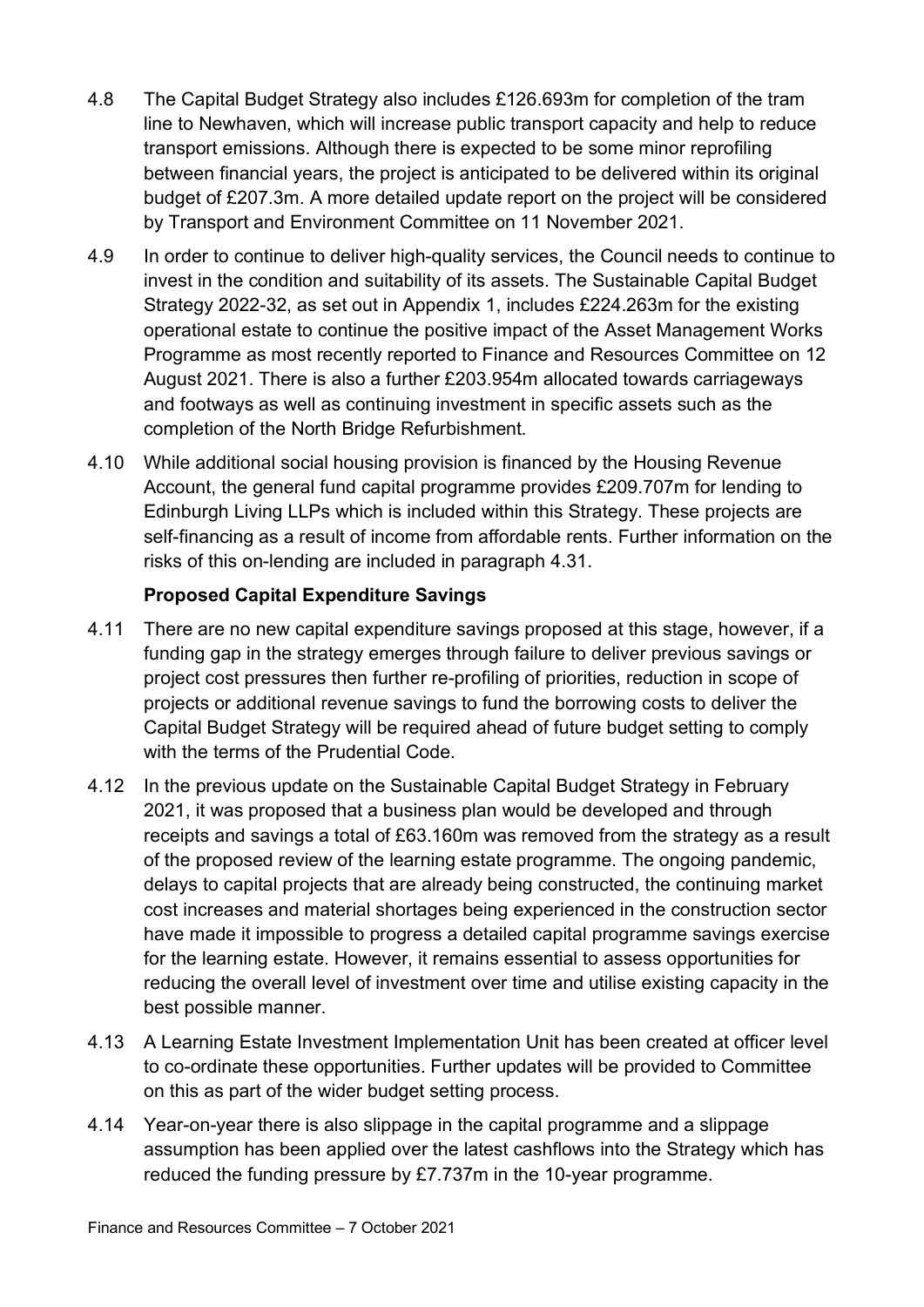#### **Proposed Capital Funding**

- 4.15 The Sustainable Capital Budget Strategy 2022-2032 funding has been thoroughly reviewed line by line following the setting of the previous strategy in February 2021. This was undertaken to consider any opportunities to address the previously reported funding gap.
- 4.16 The Long-Term Financial Plan and Resource Allocation for revenue has also been reviewed to ensure alignment with the revised Capital Budget Strategy timescales and expenditure. This was undertaken to understand the availability of revenue loan charges budget to support Loans Fund Advances resulting from capital investment. The review also considered the required revenue expenditure on the running costs of these assets. This review concluded that the Capital Budget Strategy was affordable as it stands in Appendix 1.
- 4.17 The review resulted in an additional £125.908m being made available for Loans Fund Advances within the Capital Budget Strategy to balance the funding position. The key drivers in being able to deliver this additional funding are the Loans Fund Review reported to Finance and Resources Committee on 14 February 2020 and an update included in the Treasury Management – Annual Report which was reported to Finance and Resources Committee on 12 August 2021.
- 4.18 The Loans Fund Review re-profiled the pre-March 2019 advances and impact of slippage in the capital programme in such a way that material reductions in budget provision could be made. Appendix 6 of the Treasury Management – Annual Report showed that £100m of General Fund borrowing had been undertaken in the 2021/22 financial year so far at interest rates below the budgetary assumptions.
- 4.19 With interest rates at historic lows, this was done to strike a balance between the cost of carry of new borrowing and the wish to lock out the low rates for the required borrowing to fund the Capital Budget Strategy. Reviews were also undertaken of interest rate projections in the medium term and on assumed asset life taking account of maintenance provisions. The combined effect of these measures extrapolated into future years showed that there was sufficient availability of revenue loan charges budget in the revenue budget framework to support the Loans Fund Advances required to deliver a balanced Sustainable Capital Budget Strategy.
- 4.20 In addition to the above borrowing, there is an assumption that 10% of the annual revenue Council Tax buoyancy increase can be used to support borrowing costs but this assumption is dependent upon continued growth in the Edinburgh housing sector increasing the Council Tax base. On review, it was determined that a further £0.400m per year could be hypothecated from the Council Tax buoyancy in revenue to support capital investment linked to Local Development Plan growth. This resulted in an additional £5.700m per year being provided in the Capital Budget Strategy funding assumptions.
- 4.21 The provisional Local Government Finance Settlement is expected to be announced in December 2021. Within Appendix 1, it is assumed: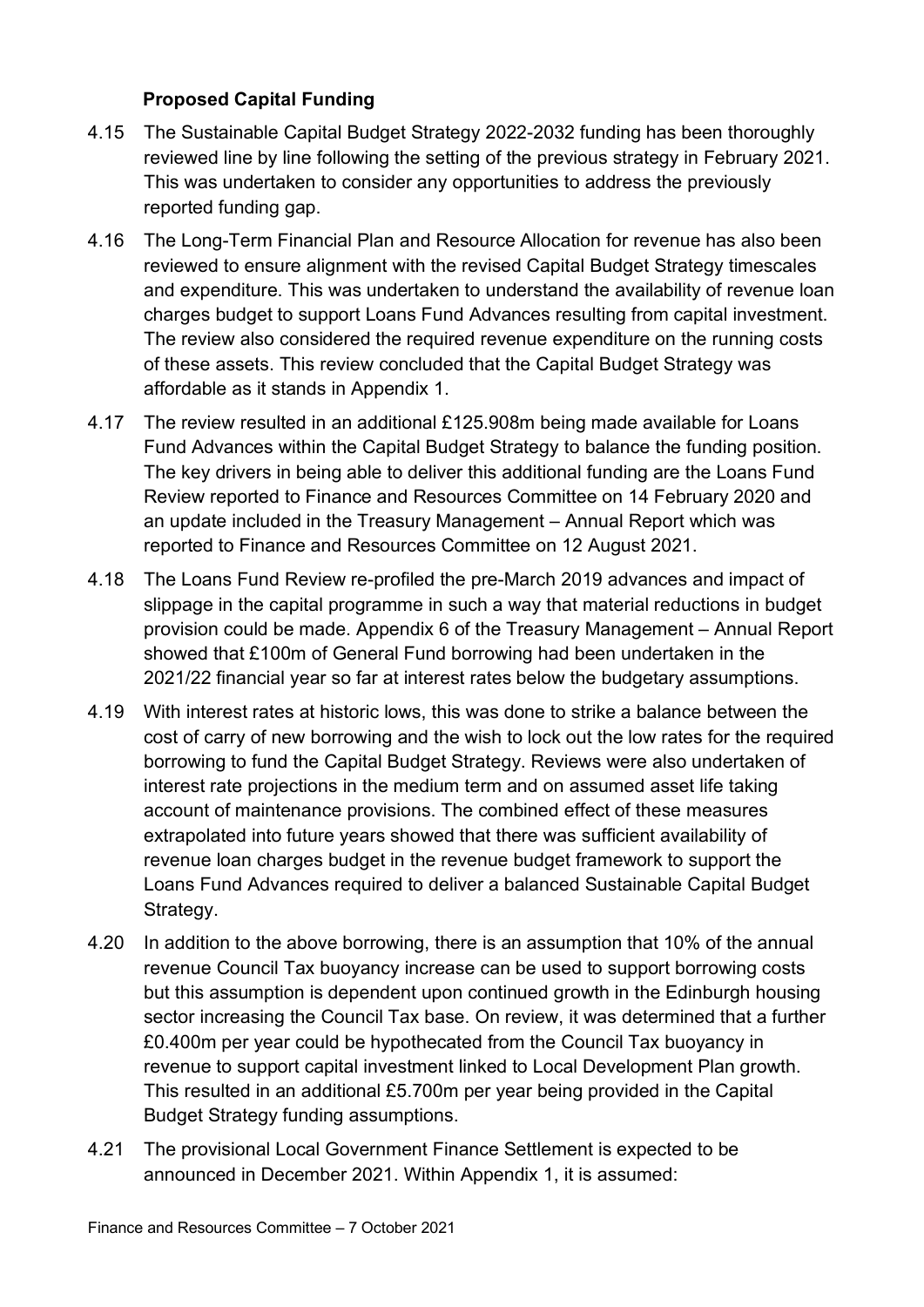- General Capital Grant is expected to increase at slightly lower than previously expected levels with; £39.240m in 2022/23, £39.080m in 2023/24, £41.287m in 2024/25 and £41.849m in 2025/26 based on the Scottish Government Capital Spending Review. The years from 2026/27 onwards are based on a slightly more optimistic trend, however, this may have to be revisited in future;
- Cycling, Walking and Safer Routes (CWSR) is expected to continue at the current funding level of £2.299m until 2025/26 per the Scottish Government Capital Spending Review;
- Transfer of Management of Development Funding (TMDF) is expected to continue at the funding level of £27.950m until 2025/26 per the Scottish Government Capital Spending Review. However, based on previous experience this will be supplemented by Additional Homes funding, which will result in matching income and expenditure being recognised over and above this level; and
- Place Based Investment Programme (PBIP) funding is expected to continue, with £1.735m expected in 2022/23 and £1.209m expected in 2023/24 to 2025/26.
- 4.22 There have been no further changes to Developer Contributions assumed within the strategy, but this funding stream will be kept under review as the Wave 4 schools, Local Development Plan and subsequently City Plan infrastructure progress.
- 4.23 The Capital Budget Strategy assumes Capital Receipts from Asset Sales of £3m per year which will be closely monitored. There is a risk that if capital receipts are not received, or not received in the same financial year as the expenditure is incurred, additional funding pressures will occur which would increase the revenue pressures with higher than anticipated revenue loan charges.
- 4.24 Within the Council's reserves, there is the Capital Fund which has £27m set aside to be drawn down to support capital investment. In addition to this, £2m had been ring-fenced within the Capital Fund from a previous capital receipt to assist with the delivery of a new, 60 bed Integrated Care Facility (ICF). Elsewhere on the Committee agenda, there is a further report outlining the proposed re-prioritisation of this funding to support a mobile workforce solution (Total mobile) for improving capacity for reablement and home-based care services and enabling delivery of the bed base care strategy.
- 4.25 There is also a further £47.949m in the Capital Grants Unapplied Account to be drawn down against the relevant expenditure, including £43.827m for completion of the Early Years infrastructure. This is held in Reserve outwith the capital expenditure and funding in Appendix 1 and will be drawn down as income to offset expenditure when it is incurred.
- 4.26 The funding changes are summarised in Appendix 2, along with summarised details of the other expenditure movements from the 2021-31 Capital Budget Strategy approved in February 2021.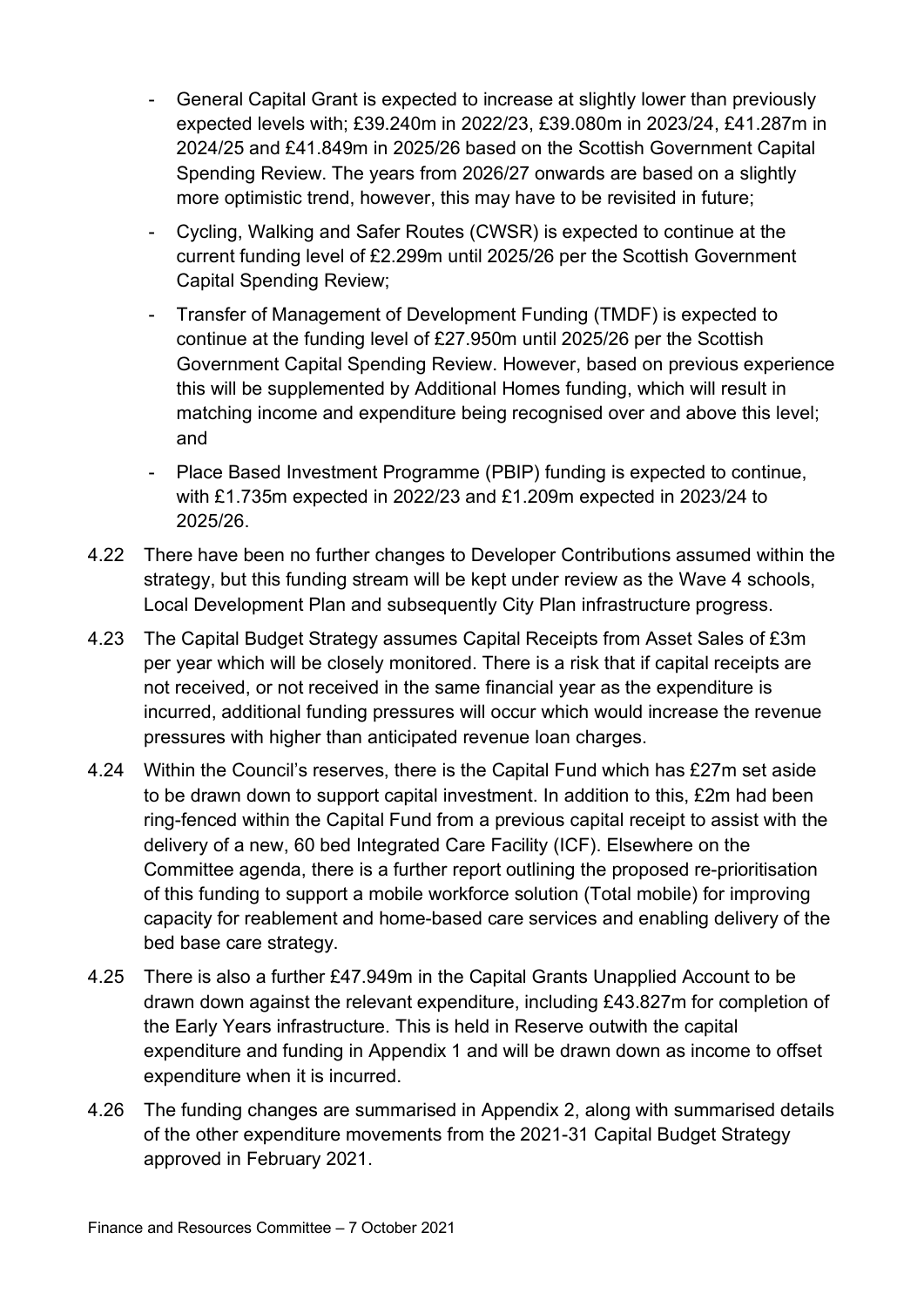#### **Funding Pressure and Risks**

- 4.27 There is still a potential risk of expenditure exceeding budget on projects and these will be reviewed as part of the quarterly monitoring and included in the Council's 2022 budget planning process, as appropriate.
- 4.28 If the Council is unable to make the revenue savings required to support the loan charges assumed, then capital expenditure will need to be reduced, potentially meaning that later phases of the Wave 4 Schools programme could not be delivered within the ten-year programme.
- 4.29 Scottish Government funding will be available through the outcomes-based funding (OBF) model for Wave 4 schools included in the Learning Estate Investment Programme Phases 1 and 2. The funding will be released on evidence of the achievement of four agreed key outcomes. These are maintaining asset condition A and/or B for 25 years, achieving Energy Efficiency targets, being Digitally enabled learning hubs and delivering Economic Growth through meeting a target number of jobs per the Construction Industry Training Board (CITB). There is a risk that if the Council assets fail to meet the requirement criteria, that funding would be reduced, resulting in a revenue funding pressure for the Council.
- 4.30 The Scottish Government has also indicated that it wishes Local Authorities to change from the annuity method for Loans Fund Advances and align more closely with accounting standards by using a depreciation method for debt charges over the asset life. This change towards an equal instalment of principal approach would result in increasing the annual costs of borrowing once repayment of principal and interest are considered, especially in the earlier years after the asset becomes operational. The financial impact of any change in accounting treatment will be kept under review.
- 4.31 At present the City of Edinburgh Council only has consent to borrow from the Scottish Government for Edinburgh Living LLP up to 2023-24 for a total of £248.000m. At present, both the Housing Revenue Account (HRA) Business Plan and General Fund on-lending assume continuation of the consent beyond this point, in the form of capital receipts in the HRA and borrowing in the General Fund. Work is underway to understand future viable models for mid-market and market rent; taking into account development costs, availability of grant funding and consents.
- 4.32 The wider financial implications of City Plan 2030 may also have a further impact on the 2022-32 Capital Budget Strategy which have yet to be fully understood and reflected in the assumptions.

#### **Unfunded Capital Priorities and Pressures**

- 4.33 In addition to the existing programme and additional priorities, we are developing a funding strategy to deliver City Centre Transformation and the wider City Mobility Plan. This will be reported at a later date to Committee.
- 4.34 The EnerPHit Team are actively looking into other funding streams including any Scottish Government funding which could be used for the Council's future EnerPhit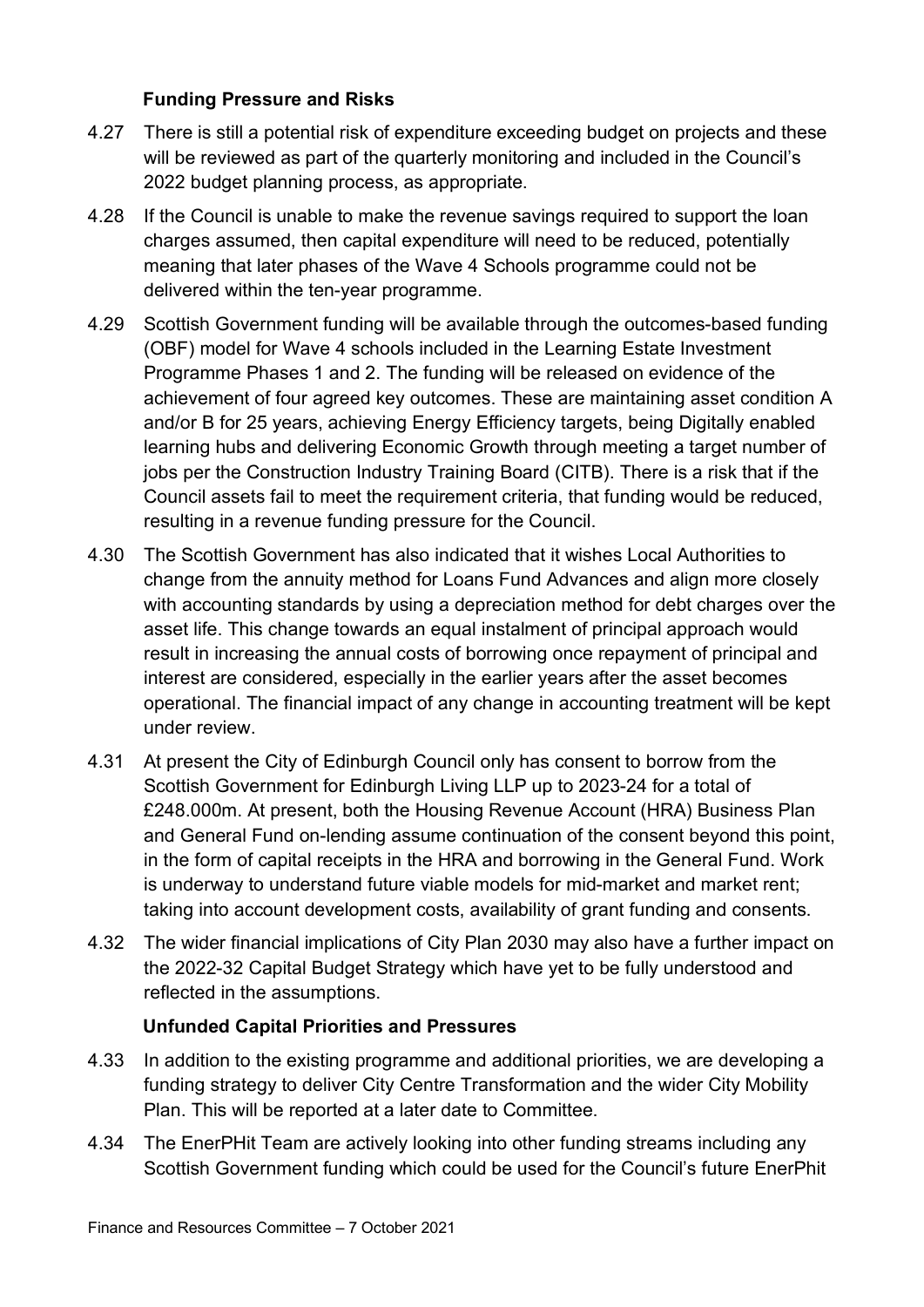informed investments. They have recently submitted a bid for funding for CEC's EnerPHit informed works under the Scottish Government's 'Green Growth Accelerator' funding programme. This is a new national programme that unlocks £200 million of additional investment in infrastructure projects to support Scotland's transition to an inclusive net-zero emissions economy. No specific funding for such a programme is included within the ten-year programme presented in Appendix 1.

### **5. Next Steps**

- 5.1 This report will be referred to Governance, Risk and Best Value Committee to consider as part of its programme of work.
- 5.2 Finance staff will continue work with project and programme managers to monitor capital budgets.
- 5.3 Further capital budget reports will be presented to Finance and Resource Committee on 9 December 2021 and 3 February 2022 ahead of budget setting.
- 5.4 The capital budget strategy will be developed further, and detailed budget proposals will be submitted to this committee prior to the Council setting its budget in February 2022.

#### **6. Financial impact**

- 6.1 This report sets out capital expenditure and funding of £1,725.732m based on the assumptions set out above, including the generation of savings and additional income in revenue budgets. These assumptions will be kept under review, and capital expenditure plans remain contingent on the strategy continuing to be affordable.
- 6.2 Investment in additional assets is likely to result in increased running costs borne by the Council's service areas. A report on the associated cost implications of changes in the size and profile of the Council's operational property estate was considered by the Finance and Resources Committee on 23 May 2019. The report noted the need to provide for the additional revenue costs of several demand- and conditionled school replacements and new-builds. Based on the cost projections intimated in that report and sums provided within the budget framework in respect of known rising school rolls projects, the Wave Four schools programme (as set out in the original 2018 business case) and additional, or expanded, facilities linked to the Local Development Plan, this level of provision was anticipated to be sufficient to meet, in full, these additional costs at that time.
- 6.3 There is, however, a continuing need to assess, based on best-available expenditure and income projections for the projects concerned, the adequacy of sums provided within the budget framework in respect of known and emerging potential commitments As a result, all projects will be required to produce a detailed business case, setting out both capital and revenue costs and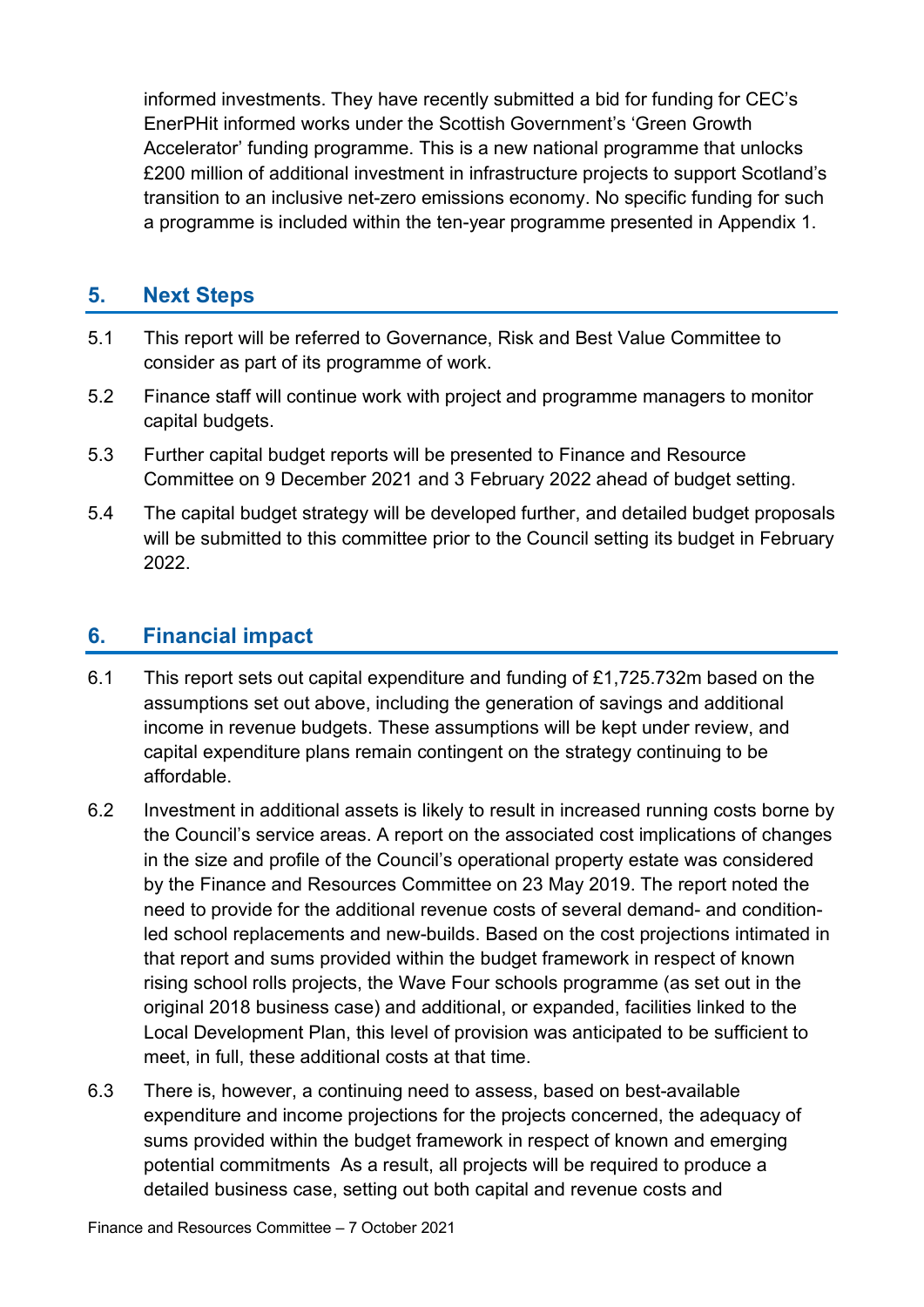demonstrating how they will be funded prior to project commencement as part of the wider Gateway process requirement.

## **7. Stakeholder/Community Impact**

- 7.1 Consultation on the capital budget will be undertaken as part of the Council's wider budget setting process.
- 7.2 The stakeholder and community impact of individual projects within the Council's capital programme is considered as part of the business cases for those projects.

### **8. Background reading/external references**

- 8.1 Edinburgh Tram [York Place to Newhaven Final Business Case,](http://www.edinburgh.gov.uk/download/meetings/id/60285/item_81_-_edinburgh_tram_%E2%80%93_york_place_to_newhaven_final_business_case_-_referral_from_the_transport_and_environment_committeepdf) The City of Edinburgh Council, 14 March 2019
- 8.2 [Loans Fund Review,](https://democracy.edinburgh.gov.uk/documents/s13864/Item%207.5%20-%20Loans%20Fund%20Review.pdf) Finance and Resources Committee, 14 February 2020
- 8.3 [Sustainable Capital Budget Strategy 2021-2031,](https://democracy.edinburgh.gov.uk/documents/s30976/7.3%20-%20Sustainable%20Capital%20Budget%20Strategy%202021-2031.pdf) Finance and Resources Committee, 2 February 2021
- 8.4 [Sustainable Capital Strategy 2021-31 –](https://democracy.edinburgh.gov.uk/documents/s32033/7.1%20-%20Sustainable%20Capital%20Strategy%202021-31%20Annual%20Report.pdf) Annual Report, Finance and Resources Committee, 4 March 2021
- 8.5 [Updated Housing Revenue Account \(HRA\)](https://democracy.edinburgh.gov.uk/documents/s34447/7.5%20-%20Updated%20Housing%20Revenue%20Account%20HRA%20Capital%20Programme.pdf) Capital Programme, Housing, Homelessness and Fair Work, 3 June 2021
- 8.6 [Treasury Management: Annual Report 2020/21,](https://democracy.edinburgh.gov.uk/documents/s35954/Item%207.6%20-%20Treasury%20Management%20-%20Annual%20Report%202020-21.pdf) Finance and Resources Committee, 12 August 2021
- 8.7 [Asset Management Works Programme –](https://democracy.edinburgh.gov.uk/documents/s35975/Item%207.13%20-%20Asset%20Management%20Works%20Programme%202020-21%20Update.pdf) 2020/2021 Update, Finance and Resources Committee, 12 August 2021
- 8.8 [2021-31 Sustainable Capital Budget Strategy –](https://democracy.edinburgh.gov.uk/documents/s35949/Item%207.1%20-%202021-31%20Sustainable%20Capital%20Budget%20Strategy%20Outturn%202020-21%20and%20Revised%20Budget%202021-22.pdf) Outturn 2020/21 and Revised [Budget 2021/22,](https://democracy.edinburgh.gov.uk/documents/s35949/Item%207.1%20-%202021-31%20Sustainable%20Capital%20Budget%20Strategy%20Outturn%202020-21%20and%20Revised%20Budget%202021-22.pdf) Finance and Resources Committee, 12 August 2021

#### **9. Appendices**

- 9.1 Appendix 1 Sustainable Capital Budget Strategy 2022-32 Summary
- 9.2 Appendix 2 Changes from Capital Budget Strategy 2021-2031
- 9.3 Appendix 3 Capital Budget Strategy 2022-32 Funding Position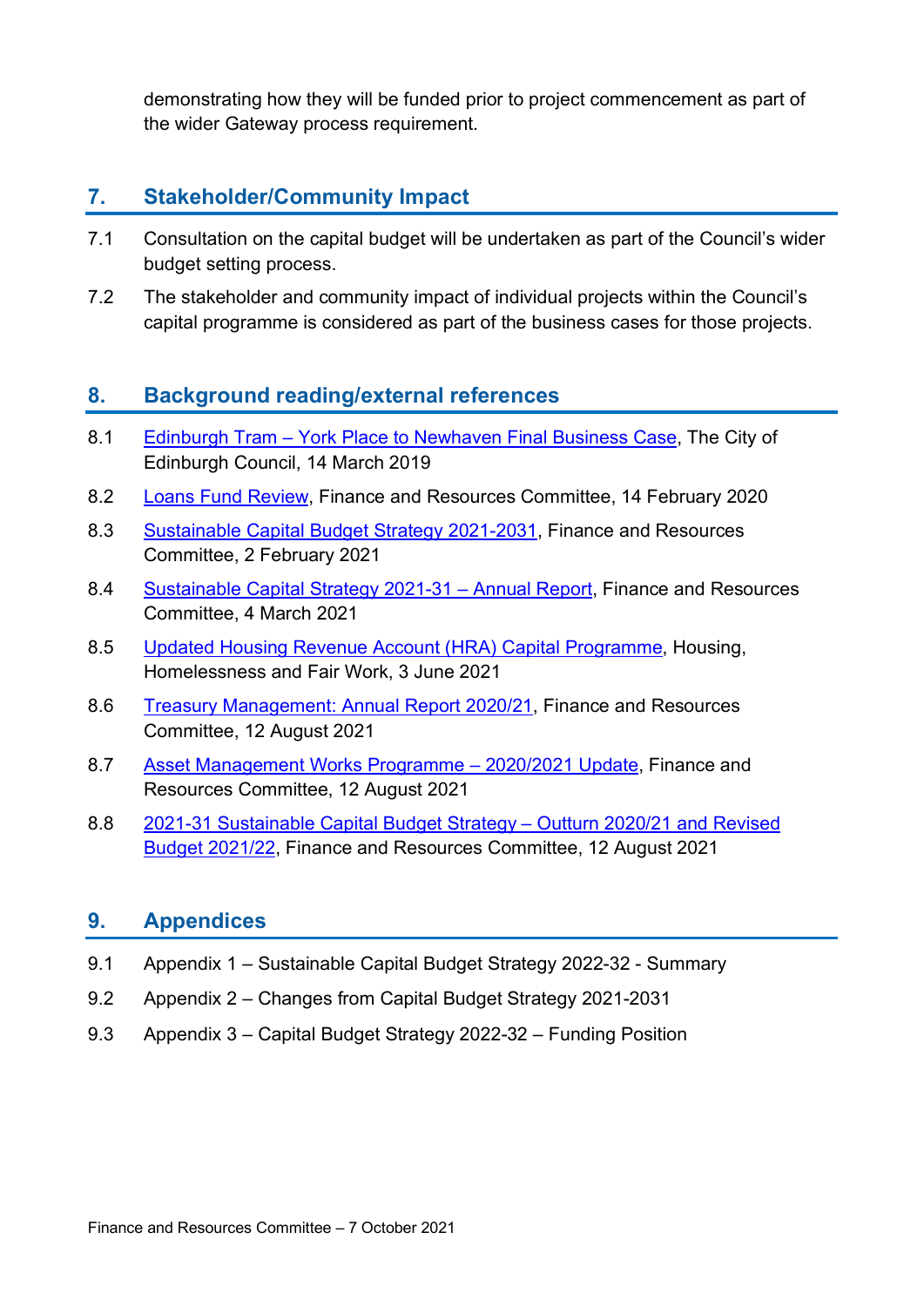#### **A Sustainable Capital Budget Strategy 2022-2032**

**Capital Investment Programme Summary**

| <b>Expenditure</b>              |                                                                          |              | Revised<br><b>Budget</b> | Indicative<br><b>Budget</b> | <b>Re-profile</b><br>to/from Later<br>Years | Revised<br><b>Budget</b> | Indicative<br><b>Budget</b> | Indicative<br><b>Budget</b> | Indicative<br><b>Budget</b> | Indicative<br><b>Budget</b> | Indicative<br><b>Budget</b> | Indicative<br><b>Budget</b> | Indicative<br><b>Budget</b> | Indicative<br><b>Budget</b> | Indicative<br><b>Budget</b> |
|---------------------------------|--------------------------------------------------------------------------|--------------|--------------------------|-----------------------------|---------------------------------------------|--------------------------|-----------------------------|-----------------------------|-----------------------------|-----------------------------|-----------------------------|-----------------------------|-----------------------------|-----------------------------|-----------------------------|
|                                 |                                                                          |              | 2021/22                  | 2022/23                     | 2022/23                                     | 2022/23                  | 2023/24                     | 2024/25                     | 2025/26                     | 2026/27                     | 2027/28                     | 2028/29                     | 2029/30                     | 2030/31                     | 2031/32                     |
| <b>Direcorate</b>               | <b>Project Area</b>                                                      | <b>Total</b> | £m                       | £m                          | £m                                          | £m                       | £m                          | £m                          | £m                          | £m                          | £m                          | £m                          | £m                          | £m                          | £m                          |
| <b>Communities and Families</b> | Early Years                                                              | 0.000        | $\sim$                   | 3.593                       | 3.593                                       | 0.000                    | ٠                           | $\overline{\phantom{a}}$    |                             |                             |                             |                             |                             |                             |                             |
| <b>Communities and Families</b> | <b>Primary Schools</b>                                                   | 28.212       | 9.305                    |                             | 6.220                                       | 6.220                    | 5.504                       | 7.183                       |                             |                             |                             |                             |                             |                             |                             |
| <b>Communities and Families</b> | Wave 3 Schools                                                           | 14.587       | 13.301                   | $\sim$                      | 1.286                                       | 1.286                    | $\sim$                      | $\overline{\phantom{a}}$    |                             |                             |                             |                             |                             |                             |                             |
| <b>Communities and Families</b> | Wave 4 Schools                                                           | 317.755      | 21.868                   | 38.358                      | 3.692                                       | 42.050                   | 56.505                      | 68.218                      | 36.320                      | 10.489                      | 43.932                      | 25.888                      | 12.485                      |                             |                             |
| <b>Communities and Families</b> | Libraries                                                                | 0.777        | 0.777                    | ٠                           |                                             | ٠                        | ٠                           | ٠                           |                             | $\overline{\phantom{a}}$    |                             |                             |                             |                             |                             |
| Communities and Families        | <b>Sports Facilities</b>                                                 | 6.405        | 4.755                    | 0.165                       |                                             | 0.165                    | 0.165                       | 0.165                       | 0.165                       | 0.165                       | 0.165                       | 0.165                       | 0.165                       | 0.165                       | 0.165                       |
| <b>Communities and Families</b> | Safer and Stronger Communities CCTV                                      | 1.114        | 0.100                    | $\overline{\phantom{a}}$    | 1.014                                       | 1.014                    |                             |                             |                             |                             |                             |                             |                             |                             |                             |
| <b>Communities and Families</b> | Properties for House Share                                               | 0.891        | 0.891                    | ٠                           |                                             |                          |                             |                             |                             |                             |                             |                             |                             |                             |                             |
| <b>Communities and Families</b> | Other Communities and Families                                           | 8.333        | 8.333                    | $\overline{\phantom{a}}$    |                                             | ٠                        |                             |                             |                             |                             |                             |                             |                             |                             |                             |
| <b>Communities and Families</b> | Infrastructure for Population Growth                                     | 164.367      | 19.193                   | 15.510                      | 6.662                                       | 22.172                   | 15.725                      | 20.668                      | 12.291                      | 13.911                      | 28.500                      | 11.036                      | 9.956                       | 10.915                      |                             |
| Place                           | Depot Review                                                             | 7.574        | 0.675                    | $\sim$                      | 6.899                                       | 6.899                    | ÷,                          | $\overline{\phantom{a}}$    |                             |                             |                             | $\overline{\phantom{a}}$    |                             |                             |                             |
| Place                           | Parks, Greenspace and Cemeteries and Other Environment                   | 7.464        | 1.971                    | 0.400                       | 3.293                                       | 3.693                    | 0.200                       | 0.200                       | 0.200                       | 0.200                       | 0.200                       | 0.200                       | 0.200                       | 0.200                       | 0.200                       |
| Place                           | <b>Fleet Replacement</b>                                                 | 11.042       | 2.427                    | $\sim$                      | 8.615                                       | 8.615                    | $\sim$                      | $\overline{\phantom{a}}$    | ٠                           |                             |                             |                             |                             |                             |                             |
| Place                           | Home Owners Adaptation Grants and Other Housing and Regeneration         | 9.802        | 0.198                    | 1.000                       |                                             | 1.000                    | 1.000                       | 1.000                       | 1.000                       | 1.000                       | 1.000                       | 1.000                       | 1.000                       | 1.000                       | 1.000                       |
| Place                           | Town Centre Fund / Place Based Investment Programme                      | 9.792        | 4.430                    | 1.735                       |                                             | 1.735                    | 1.209                       | 1.209                       | 1.209                       |                             |                             |                             |                             |                             |                             |
| Place                           | Transfer of Management of Development Funding (TMDF)                     | 164.218      | 52.418                   | 27.950                      |                                             | 27.950                   | 27.950                      | 27.950                      | 27.950                      | $\overline{\phantom{a}}$    |                             |                             |                             | $\overline{\phantom{a}}$    | $\overline{\phantom{a}}$    |
| Place                           | Roads and Transport Infrastructure (including North Bridge)              | 203.954      | 29.195                   | 24.191                      | 0.426                                       | 24.617                   | 39.830                      | 12.039                      | 14.039                      | 14.039                      | 14.039                      | 14.039                      | 14.039                      | 14.039                      | 14.039                      |
| Place                           | Energy Efficiency Street Lighting Project and Traffic Signals Prudential | 9.786        | 5.600                    |                             | 4.186                                       | 4.186                    | ٠                           | $\sim$                      | $\overline{\phantom{a}}$    | ٠                           |                             |                             |                             |                             |                             |
| Place                           | Public Transport, Road Safety and Active Travel                          | 42.736       | 10.532                   | 8.654                       | 6.636                                       | 2.018                    | 3.783                       | 7.343                       | 8.320                       | 2.472                       | 1.654                       | 1.654                       | 1.654                       | 1.654                       | 1.654                       |
| Place                           | Cycling Walking and Safer Routes (CWSR)                                  | 11.495       | 2.299                    | 2.299                       |                                             | 2.299                    | 2.299                       | 2.299                       | 2.299                       | $\overline{\phantom{a}}$    |                             |                             |                             |                             |                             |
| Place                           | 10% Cycling Commitment                                                   | 17.830       | $\sim$                   | 1.783                       |                                             | 1.783                    | 1.783                       | 1.783                       | 1.783                       | 1.783                       | 1.783                       | 1.783                       | 1.783                       | 1.783                       | 1.783                       |
| Place                           | St James GAM/Picardy Place                                               | 62.900       | 62.900                   | ٠                           |                                             | $\sim$                   | ٠                           | $\sim$                      | $\sim$                      | $\sim$                      | $\sim$                      | $\overline{\phantom{a}}$    | ٠                           | $\overline{\phantom{a}}$    | $\sim$                      |
| Place                           | Tram Life Cycle Replacement                                              | 11.565       | 5.043                    | 1.000                       | 3.532                                       | 4.532                    | 0.535                       | 0.708                       | 0.287                       | 0.069                       | 0.071                       | 0.073                       | 0.076                       | 0.079                       | 0.092                       |
| Place                           | <b>IMPACT</b>                                                            | 5.000        |                          |                             |                                             |                          | ٠                           | 5.000                       |                             |                             |                             |                             |                             |                             |                             |
| Place                           | King's Theatre (£4m Capital Contribution)                                | 4.000        |                          |                             |                                             |                          | 4.000                       |                             |                             |                             |                             |                             |                             |                             |                             |
| Place                           | King's Theatre (£5m Prudential Borrowing)                                | 5.000        | $\sim$                   |                             |                                             |                          | 5.000                       |                             |                             |                             |                             |                             |                             |                             |                             |
| Place                           | Leith Theatre                                                            | 0.500        | 0.500                    |                             |                                             |                          |                             |                             |                             |                             |                             |                             |                             |                             |                             |
| Place                           | Other Culture                                                            | 0.263        | 0.263                    |                             |                                             |                          |                             |                             |                             |                             |                             |                             |                             |                             |                             |
| Place                           | <b>Other Contributions</b>                                               | 3.847        | 3.847                    | ٠                           |                                             |                          |                             |                             |                             |                             |                             |                             |                             |                             |                             |
| Place - Lending                 | Lending - Edinburgh Living LLPs                                          | 209.707      | 18.029                   | 4.856                       | 2.529                                       | 7.385                    | 72,000                      | 70,500                      | 41.793                      |                             |                             |                             |                             |                             |                             |
| Place - Trams                   | Tram to Newhaven                                                         | 126.693      | 72.100                   | 41.744                      |                                             | 41.744                   | 12.849                      | $\overline{\phantom{a}}$    | ٠                           |                             |                             |                             |                             |                             |                             |
| Resources                       | ICT                                                                      | 10.528       | 3.841                    | 0.807                       |                                             | 0.807                    | 1.091                       | 1.597                       | 0.669                       | 0.678                       | 0.615                       | 0.615                       | 0.615                       |                             |                             |
| Resources                       | <b>Asset Management Works</b>                                            | 224.263      | 20.413                   | 25.650                      |                                             | 25.650                   | 19.800                      | 19.800                      | 19.800                      | 19.800                      | 19.800                      | 19.800                      | 19.800                      | 19.800                      | 19.800                      |
| Resources                       | <b>Other Projects</b>                                                    | 0.300        | 0.300                    |                             |                                             |                          |                             |                             |                             |                             |                             |                             |                             |                             |                             |
| Resources                       | <b>Other Prudential Projects</b>                                         | 1.075        | 1.075                    |                             |                                             |                          |                             |                             |                             |                             |                             |                             | $\sim$                      |                             | $\overline{\phantom{a}}$    |
| <b>IJB</b>                      | <b>Health and Social Care Projects</b>                                   | 0.295        | 0.295                    |                             |                                             |                          |                             |                             |                             |                             |                             |                             |                             |                             |                             |
| Unallocated                     |                                                                          | 30.000       |                          |                             |                                             |                          |                             |                             | 5.000                       | 5.000                       | 5.000                       | 5.000                       | 5.000                       | 5.000                       | $\sim$                      |
| Slippage Assumption             | Slipped from Previous Year 50% in Year 1                                 | 70.584       |                          |                             |                                             |                          | 9.985                       | 14.061                      | 13.585                      | 10.039                      | 4.661                       | 6.573                       | 4.624                       | 3.899                       | 3.158                       |
| Slippage Assumption             | Slipped from Previous Year 50% in Year 2                                 | 67.427       |                          |                             |                                             |                          |                             | 9.985                       | 14.061                      | 13.585                      | 10.039                      | 4.661                       | 6.573                       | 4.624                       | 3.899                       |
| Slippage Assumption             | In-Year                                                                  | 145.748      |                          | 19.969<br>$\sim$            |                                             | 19.969                   | 28.121                      | 27.171                      | 20,077                      | 9.323                       | 13.146                      | 9.249                       | 7.797                       | 6.316                       | 4.579                       |
| <b>Total Expenditure</b>        |                                                                          | 1.725.732    | 375.878                  | 179.725                     | 38.125                                      | 217.850                  | 253.091                     | 244.536                     | 180.694                     | 83.907                      | 118.313                     | 83.238                      | 70.173                      | 56.842                      | 41.210                      |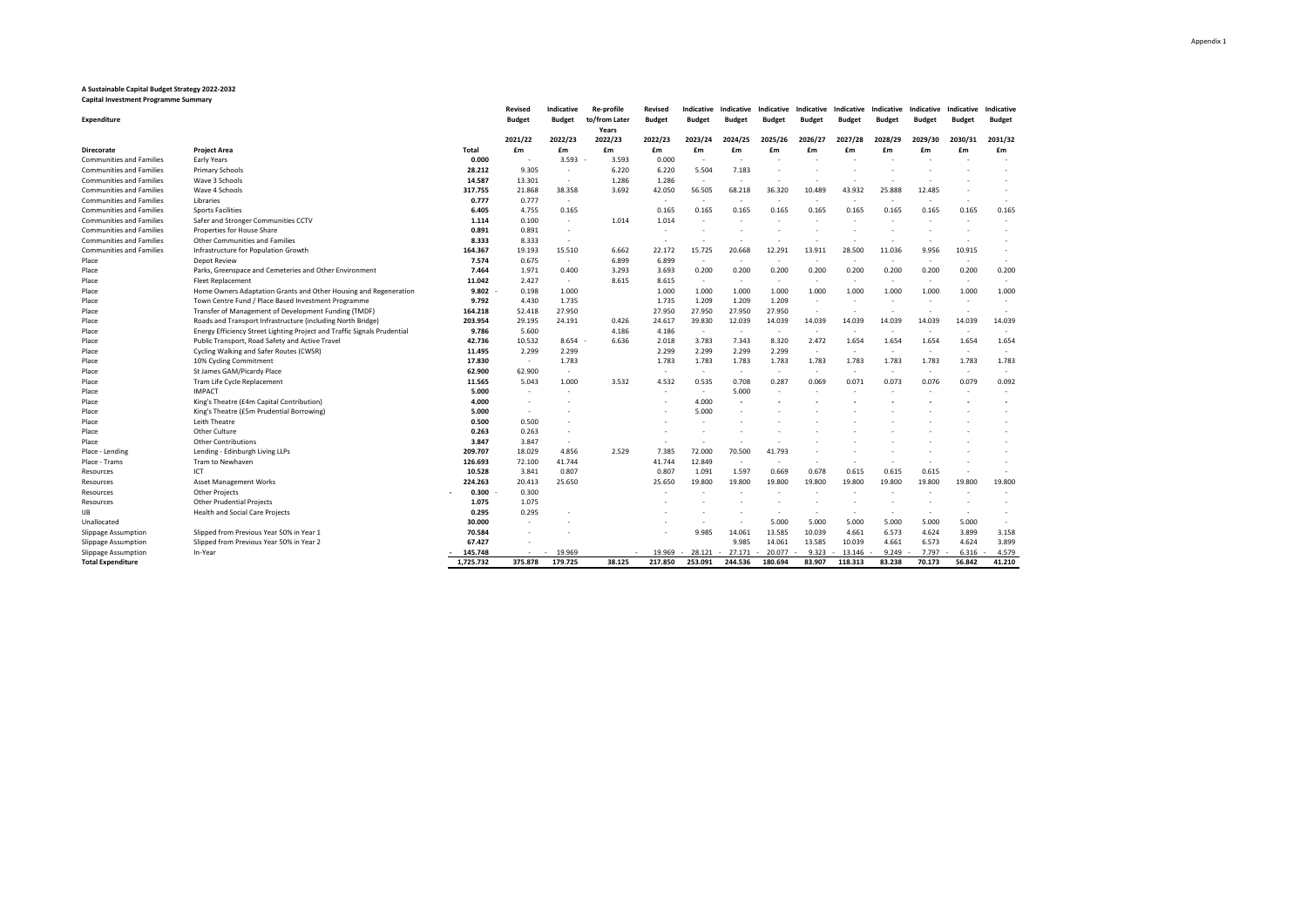| <b>Funding Opportunities</b>        |                                                           |           | Revised<br><b>Budget</b> | Indicative<br><b>Budget</b> | <b>Re-profile</b><br>to/from Later<br>Years | Revised<br><b>Budget</b> | Indicative<br><b>Budget</b> | Indicative<br><b>Budget</b> | Indicative<br><b>Budget</b> | Indicative<br><b>Budget</b> | Indicative<br><b>Budget</b> | Indicative<br><b>Budget</b> | Indicative<br><b>Budget</b> | Indicative<br><b>Budget</b> | Indicative<br><b>Budget</b> |
|-------------------------------------|-----------------------------------------------------------|-----------|--------------------------|-----------------------------|---------------------------------------------|--------------------------|-----------------------------|-----------------------------|-----------------------------|-----------------------------|-----------------------------|-----------------------------|-----------------------------|-----------------------------|-----------------------------|
|                                     |                                                           |           | 2021/22                  | 2022/23                     | 2022/23                                     | 2022/23                  | 2023/24                     | 2024/25                     | 2025/26                     | 2026/27                     | 2027/28                     | 2028/29                     | 2029/30                     | 2030/31                     | 2031/32                     |
| Category                            | <b>Funding Stream</b>                                     | Total     | £m                       | £m                          | £m                                          | £m                       | £m                          | £m                          | £m                          | £m                          | £m                          | £m                          | £m                          | £m                          | £m                          |
| <b>Existing Programme - Funding</b> | Asset Sales (Unringfenced)                                | 33.000    | 3.000                    | 3.000                       |                                             | 3.000                    | 3.000                       | 3.000                       | 3.000                       | 3.000                       | 3,000                       | 3,000                       | 3.000                       | 3,000                       | 3,000                       |
| <b>Existing Programme - Funding</b> | Capital Funded from Current Revenue (CFCR)                | 4.000     | 4.000                    |                             |                                             |                          |                             |                             |                             |                             |                             |                             |                             |                             |                             |
| <b>Existing Programme - Funding</b> | Capital Grants Unapplied Account                          |           |                          | 3.422                       | 3.422                                       |                          |                             |                             |                             |                             |                             |                             |                             |                             |                             |
| <b>Existing Programme - Funding</b> | <b>General Capital Grant</b>                              | 483.316   | 38.360                   | 39,240                      |                                             | 39,240                   | 39,080                      | 41.287                      | 41.849                      | 46.000                      | 46.500                      | 47,000                      | 47.500                      | 48,000                      | 48,500                      |
| <b>Existing Programme - Funding</b> | Specific Capital Grant - Place Based Investment Programme | 7.360     | 1.998                    | 1.735                       |                                             | 1.735                    | 1.209                       | 1.209                       | 1.209                       |                             |                             |                             |                             |                             |                             |
| <b>Existing Programme - Funding</b> | Specific Capital Grant - Early Years                      |           |                          |                             |                                             |                          |                             |                             |                             |                             |                             |                             |                             |                             |                             |
| <b>Existing Programme - Funding</b> | Specific Grants - TMDF                                    | 164.218   | 52.418                   | 27.950                      |                                             | 27.950                   | 27.950                      | 27.950                      | 27.950                      |                             |                             |                             |                             |                             |                             |
| <b>Existing Programme - Funding</b> | Specific Grants - CWSR                                    | 11.495    | 2.299                    | 2.299                       |                                             | 2.299                    | 2.299                       | 2.299                       | 2.299                       |                             |                             |                             |                             |                             |                             |
| <b>External Funding</b>             | Specific Grants - GME                                     |           |                          |                             |                                             |                          |                             |                             |                             |                             |                             |                             |                             |                             |                             |
| <b>Existing Programme - Funding</b> | <b>Developers Contributions</b>                           | 12.283    | 12.283                   |                             |                                             |                          |                             |                             |                             |                             |                             |                             |                             |                             |                             |
| <b>Existing Programme - Funding</b> | Loans Fund Advances - Prudential                          | 108.796   | 77,409                   | 0.807                       | 19.700                                      | 20.507                   | 6.091                       | 1.597                       | 0.669                       | 0.678                       | 0.615                       | 0.615                       | 0.615                       |                             |                             |
| <b>Existing Programme - Funding</b> | Loans Fund Advances - On-Lending                          | 209.707   | 18.029                   | 4.856                       | 2.529                                       | 7.385                    | 72,000                      | 70.500                      | 41.793                      | $\overline{\phantom{a}}$    |                             |                             |                             |                             |                             |
| <b>Existing Programme - Funding</b> | Loans Fund Advances - Trams to Newhaven                   | 126.693   | 72.100                   | 41.744                      | $\sim$                                      | 41.744                   | 12.849                      |                             |                             |                             |                             |                             |                             |                             |                             |
| <b>Existing Programme - Funding</b> | Loans Fund Advances - General                             | 89.137    | 59.893                   | 13.036                      | 19.318                                      | 32.354                   | 11.481                      | 2.360                       | 17.004                      | 14.059                      | 0.679                       | 7.557                       | 9.040                       | 1.556                       |                             |
| <b>Existing Programme - Funding</b> | Loans Fund Advances - City Deal                           | 20.908    | 0.247                    | 0.359                       |                                             | 0.359                    | 2.129                       | 10.689                      | 6.666                       | 0.818                       |                             |                             |                             |                             |                             |
| Borrowing supported by              | Loans Fund Advances - Prudential Schools                  | 48.700    | $\overline{\phantom{a}}$ |                             |                                             |                          |                             | 18.700                      | 30.000                      |                             |                             |                             |                             |                             |                             |
| Borrowing supported by              | Revenue Budget Framework - Wave 4 Funding                 | 78.000    | 22.500                   | 25,500                      |                                             | 25.500                   | 30,000                      | $\overline{\phantom{a}}$    |                             |                             |                             |                             |                             |                             |                             |
| Borrowing supported by              | 10% of Increased Council Tax take                         | 47.300    | 4.300                    | 4.300                       |                                             | 4.300                    | 4.300                       | 4.300                       | 4.300                       | 4.300                       | 4.300                       | 4.300                       | 4.300                       | 4.300                       | 4.300                       |
| Borrowing supported by              | 10% of Increased Council Tax take UPLIFT                  | 57.000    | $\overline{\phantom{a}}$ | 5.700                       |                                             | 5.700                    | 5.700                       | 5.700                       | 5.700                       | 5.700                       | 5.700                       | 5.700                       | 5.700                       | 5.700                       | 5.700                       |
| <b>External Funding</b>             | Developers contributions (Wave 4)                         | 12.511    | 0.056                    | 5.612                       |                                             | 5.612                    | 1.158                       | 3.743                       | 0.436                       | 1.506                       |                             |                             |                             |                             |                             |
| <b>External Funding</b>             | Developers contributions (LDP)                            | 58.400    |                          | 0.165                       |                                             | 0.165                    |                             | 6.150                       | 1.619                       | 3.382                       | 12.794                      | 19.237                      | 15.053                      |                             |                             |
| <b>External Funding</b>             | Asset Sales (Wave 4)                                      |           |                          |                             |                                             |                          |                             |                             |                             |                             |                             |                             |                             |                             |                             |
| Reserves                            | Capital Fund Drawdown                                     | 27.000    | 6.986                    | 0.000                       |                                             | 0.000                    | 20.014                      |                             |                             |                             |                             |                             |                             |                             |                             |
| Internal Funding                    | Long-Term Financial Plan Loan Charges Review              | 125.908   |                          |                             |                                             |                          | 13.831                      | 49.772                      | 30,208                      | 32.582                      | 44.725                      | 4.171                       | 15.035                      | 5.714                       | 20,290                      |
| <b>Total Funding Opportunities</b>  |                                                           | 1,725.732 | 375.878                  | 179.725                     | 38.125                                      | 217.850                  | 253.091                     | 244.536                     | 180.694                     | 83.907                      | 118.313                     | 83.238                      | 70.173                      | 56.842                      | 41.210                      |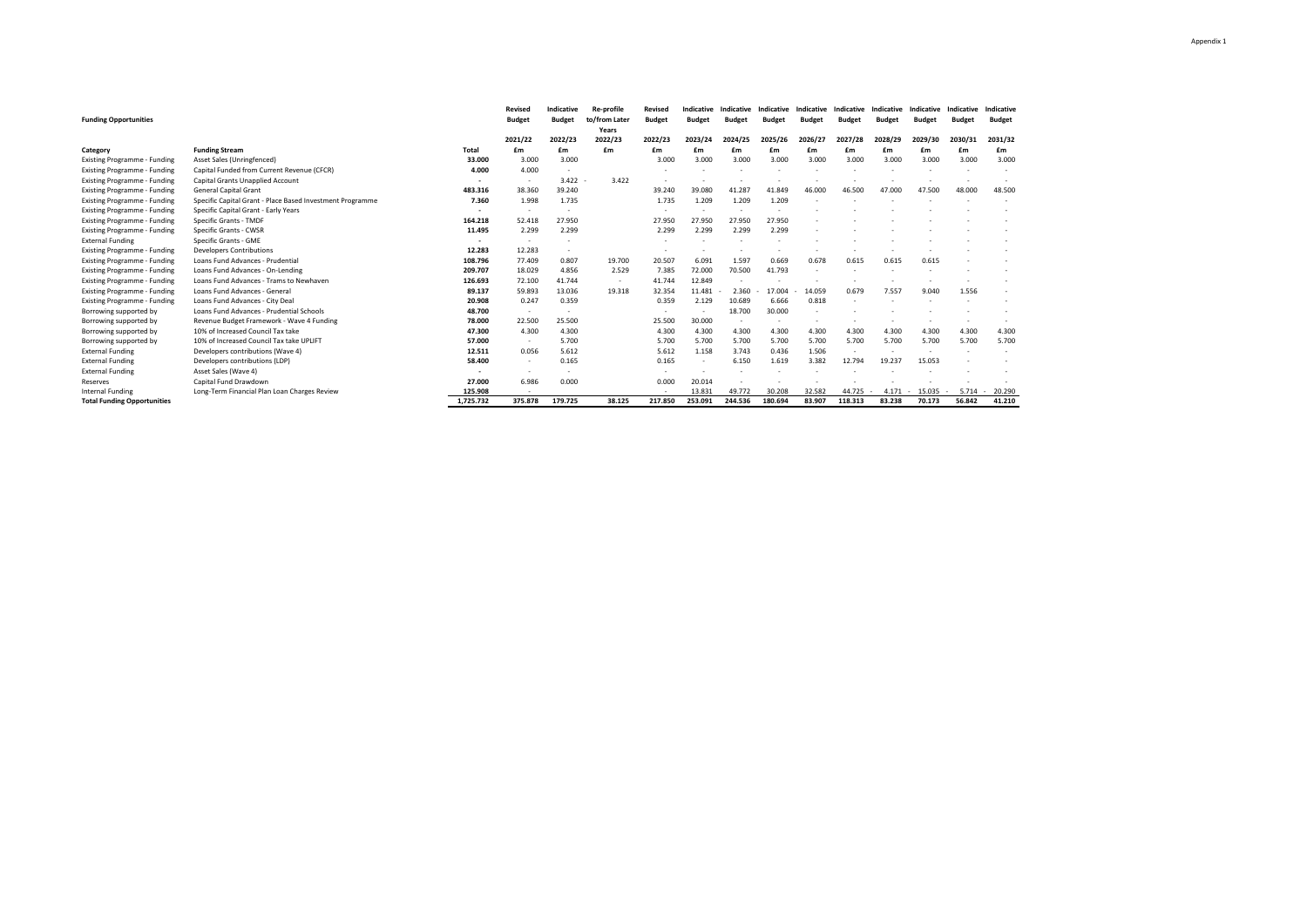**A Sustainable Capital Budget Strategy 2022-2032 Appendix 2 Changes from Capital Budget Strategy 2021-2031**

| <b>Summary of Changes</b>                    |               |  |  |  |  |
|----------------------------------------------|---------------|--|--|--|--|
| <b>Description</b>                           | <b>Amount</b> |  |  |  |  |
| Long-Term Financial Plan Loan Charges Review | 125.908       |  |  |  |  |
| <b>Council Tax Funding</b>                   | 57.000        |  |  |  |  |
| Slippage Assumptions/Re-profiling            | 19.994        |  |  |  |  |
| <b>Existing Project Funding Pressures</b>    | 25.760        |  |  |  |  |
| <b>General Capital Grant Assumptions</b>     | 5.359         |  |  |  |  |
| <b>Movement from February</b>                | 171.783       |  |  |  |  |
|                                              |               |  |  |  |  |